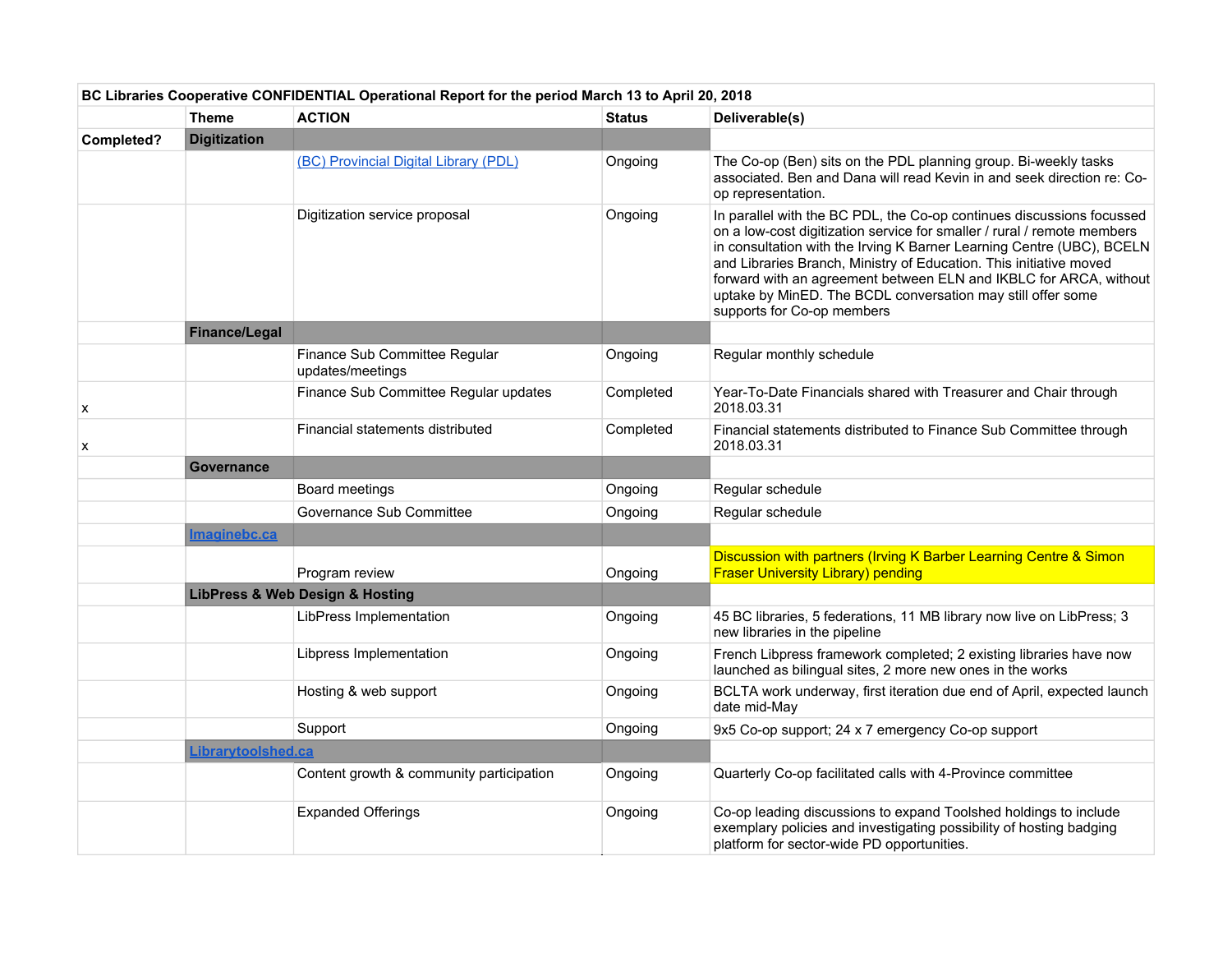|   | Licensing - BC & Manitoba Licensing Consortium Inc (MLCI)          |                        |                                                                                                                                                                                                                                                                                                                                                                                                                                                                        |
|---|--------------------------------------------------------------------|------------------------|------------------------------------------------------------------------------------------------------------------------------------------------------------------------------------------------------------------------------------------------------------------------------------------------------------------------------------------------------------------------------------------------------------------------------------------------------------------------|
| X | (BC) Association of BC Book Publishers & BC<br><b>Books Online</b> | Completed &<br>Ongoing | Continuing to promote the BC book publishers newsletter to interested<br>libraries; exploring opportunities to cross-promote & access ABPBC<br>titles.                                                                                                                                                                                                                                                                                                                 |
|   | (BC) New LBFG Chair                                                | Completed &<br>Ongoing | Current chair, Jay Peters, in place. Two year term ends May 2018.<br>Jennifer O'Donnell from NVDPL will be the next Chair.                                                                                                                                                                                                                                                                                                                                             |
|   | (BC) Product Renewals                                              | Ongoing                | 2017 renewals are mainly complete with an exception of a few<br>invoicing issues. Renewal complete for Teen Health and Wellness,<br>Sesame Street eBooks, and Criterion. Renewal notices sent for AtoZ<br>World Travel. Several libraries have made the switch from Auto Repair<br>Reference Centre to Automate, deadline for all libraries in July 1 2018.<br>Mango Languages new subscriber offer ongoing.                                                           |
|   | (MLCI) Product Renewals                                            | Ongoing                | EBSCO CINAHL renewal ongoing. Western Canada EBSCO eBook<br>offer sent to MLCI post-sec libraries.                                                                                                                                                                                                                                                                                                                                                                     |
|   | (BC) Licensing Statistics                                          | Done                   | Statistics for number of subscribed resources per library and usage for<br>primary Co-op resources compiled and sent to the Libraries Branch<br>mid-February. Statistics renewal project underway, compiling a list of<br>available metrics for Libraries Branch.                                                                                                                                                                                                      |
|   | (BC) Licensing BFG Meeting                                         | Ongoing                | LBFG Meeting held April 5, 2018. Next meeting in June 2018.                                                                                                                                                                                                                                                                                                                                                                                                            |
|   | (BC) New product evaluation & pricing                              | Ongoing                | New products for LBFG: AcornTV from RBDigital, Brain HQ (Demco)<br>brain exercises similar to Lumosity, 20% discount from vendor.<br>Discounts in place for Public Library Video Online, DiscoverLocal and<br>Niche Academy. Five new subscribers to Niche Academy.                                                                                                                                                                                                    |
|   | (MLCI) New product evaluation & pricing                            | Ongoing                | Lynda.com offer extended to MB libraries, South Interlake Regional is<br>the first new subscriber. Working on pricing for MB post secondary and<br>special/govenrment libraries pricing for Lynda. Continue to roll out new<br>access URLs to all Zinio subscribers for the new integrated app.                                                                                                                                                                        |
|   | (BC) BC Books and Self Publishing platform                         | Ongoing                | Report developed on 5 vendors of Odilo, Biblioboard, Cantook Station,<br>Bibliotheca Cloud and Overdrive as well as potential for building our<br>own in-house open source platform for a province-wide shared BC<br>Books and Self publishing platform.                                                                                                                                                                                                               |
|   | (BC & MLCI) Support                                                | Ongoing                | 9x5 Co-op support; 24 x 7 emergency Co-op support                                                                                                                                                                                                                                                                                                                                                                                                                      |
|   | (BC) Digital Resources Member Consultation                         | Ongoing                | The Consultation group met April 21. The Terms of Referencewere<br>approved and the Survey sub-group provided an excellent Digital<br>Resource evaluation matrix, and a project plan. Survey sub-group<br>expanded to include members from more rural and small libraries. Next<br>steps include getting the word out via federation meetings, ABCPLD,<br>and Conference. Met with Libraries Branch Director and staff to clarify<br>objectives and confirm direction. |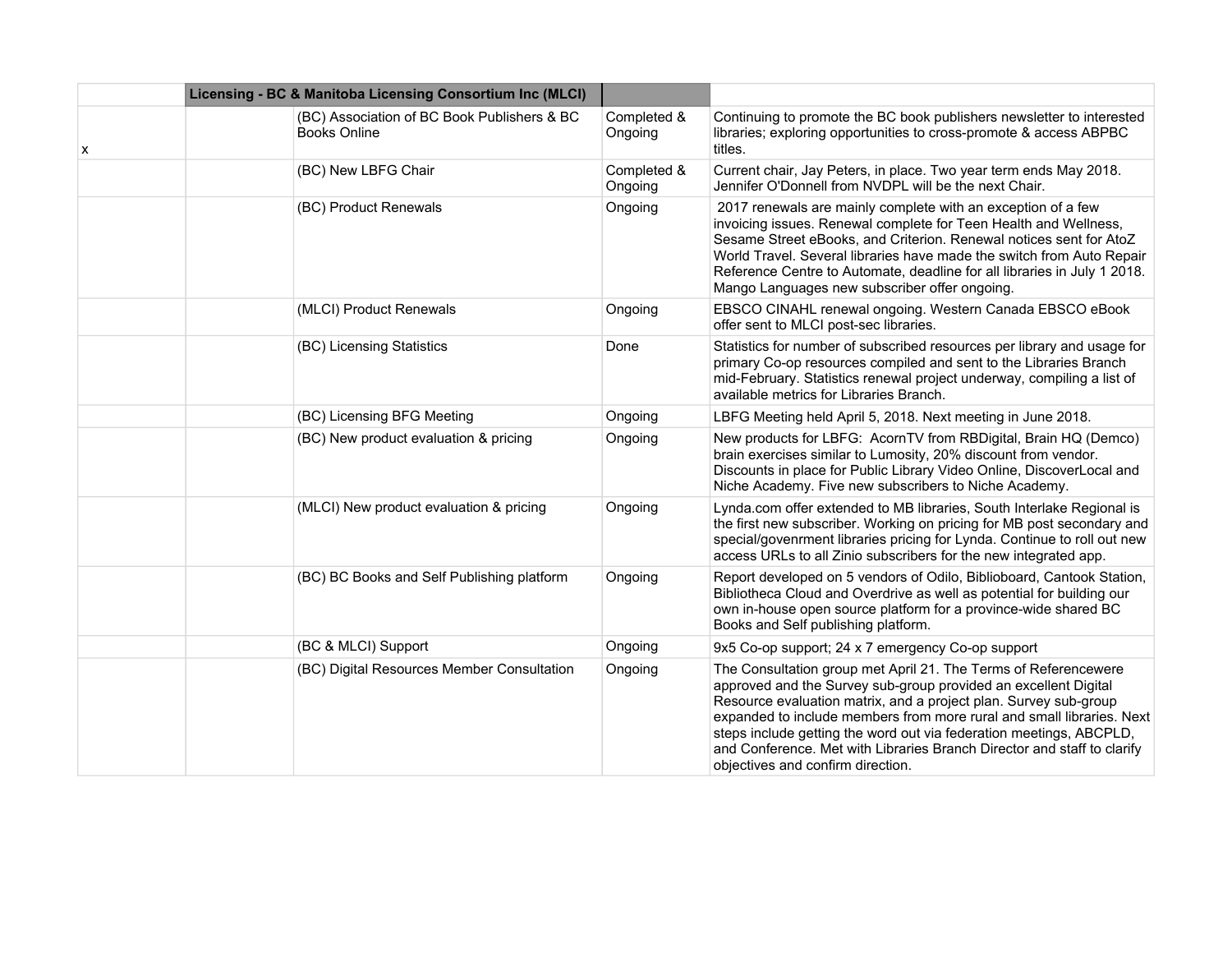|   | (BC) Library2go - shared Overdrive Collection           | Ongoing                | OverDrive Selections meeting held on March 7, 2018. We welcomed<br>two new committee members, Joey da Costa (TNRD) to manage<br>curated lists, and Shellie Howard (Hudson's Hope) is our new teen<br>selector. Starting a review process on our collection development<br>process, to be completed before the eBook Summit. Evaluation of the<br>quality of OverDrive's MARC Express records to be completed before<br>we cancel the OCLC MARC records. |
|---|---------------------------------------------------------|------------------------|---------------------------------------------------------------------------------------------------------------------------------------------------------------------------------------------------------------------------------------------------------------------------------------------------------------------------------------------------------------------------------------------------------------------------------------------------------|
| x | (BC) Ebook and Digital Content Summit                   | Completed &<br>Ongoing | 2018 eBook and Digital Content Summit planning committee formed at<br>the April LBFG. First meeting will be held April 20.                                                                                                                                                                                                                                                                                                                              |
|   | (BC) New Licensed Product Selection Survey              | Ongoing                | Spring 2018 Licenced Product Selection Survey (LPSS) under<br>development.                                                                                                                                                                                                                                                                                                                                                                              |
|   | (BC) Authentication Support                             | Ongoing                | Discussion continues re: Co-op taking on authentication support for<br>Overdrive (and possibly Zinio/OneClick and Archambault French<br>eBooks - delayed by vendor, dates uncertain)                                                                                                                                                                                                                                                                    |
|   | Member & Stakeholder Engagement / Concern for Community |                        |                                                                                                                                                                                                                                                                                                                                                                                                                                                         |
| X | <b>Member Communications</b>                            | Completed &<br>Ongoing | Numerous service communiqués, emails, phone calls & webinars                                                                                                                                                                                                                                                                                                                                                                                            |
|   | Stakeholder meetings                                    | Completed &            | Province of BC (Initiative-based meetings relating to funding & Co-op                                                                                                                                                                                                                                                                                                                                                                                   |
| х |                                                         | Ongoing                | initiatives); Public Library Partner Advisory Group (Libraries Branch,<br>BC Library Association, Association of BC Public Library Directors, BC<br>Library Trustees' Association), National Network for Equitable Library<br>Service (NNELS); Evergreen Oversight Board.                                                                                                                                                                               |
|   | <b>Communications Plan</b>                              | Ongoing                | Staff Communications Committee meeting quarterly to operationalize<br>and further recommendations of Communications Action Plan<br>stemming from the Boldt Communications engagement & the Co-op<br>Strategic Plan. Quarterly communiqué is scheduled to be sent to<br>members on April 23, 2018 and will include first notice of June AGM.                                                                                                             |
|   | Stakeholder meetings                                    | Upcoming               | Province of BC; National Network for Equitable Library Service;<br>Realize Co-op; (BC) Provincial Digital Library, BC Co-op Association                                                                                                                                                                                                                                                                                                                 |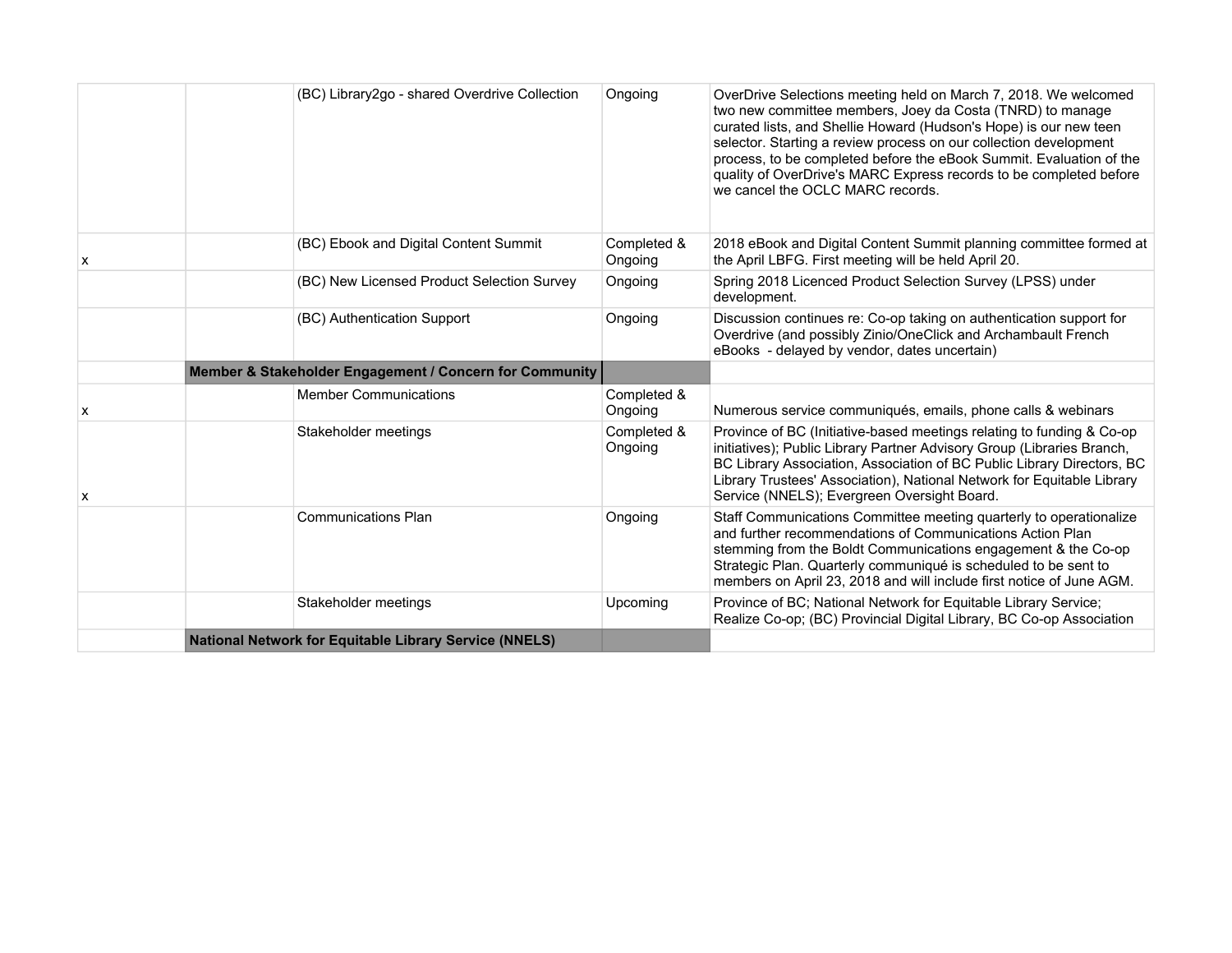|   | Software Development | Completed &<br>Ongoing | Development work has been happening on the 'Pipeline Gadget', a<br>tool that has been put in place to make the production workflow more<br>efficient and allow for large record loads; this project is part of the<br>SDPP-D Grant and has required some handling as the bugs are<br>worked out.<br>Attention has also been focused on resolving some issues with the<br>Importer that arose due to the volume of records being loaded into the<br>NNELS repository.<br>Search Engine Optimization: there was some fine-tuning of the<br>indexing for NNELS.ca and how it appears in search results.<br>Working on authentication layer of API; this is a requirement to have<br>the NNELS Service as an option on YourDolphin (https://yourdolphin.<br>com) devices, and will carry over to other potential devices/vendors as<br>well.<br>Security patches applied to NNELS.ca.<br>Grant contractor work now under final review beofre pushing to NNELS<br>Production. |
|---|----------------------|------------------------|--------------------------------------------------------------------------------------------------------------------------------------------------------------------------------------------------------------------------------------------------------------------------------------------------------------------------------------------------------------------------------------------------------------------------------------------------------------------------------------------------------------------------------------------------------------------------------------------------------------------------------------------------------------------------------------------------------------------------------------------------------------------------------------------------------------------------------------------------------------------------------------------------------------------------------------------------------------------------|
| X | Implementations      | Ongoing                | Nunavut Public Libraries, and Burnaby Public Library (BC) moving<br>forward on implementation; Red River Public Libraries Consortium<br>(MB) live on March 22, 2018, this consortium includes the following<br>libraries: Allard Library, Brokenhead River Regional Library, Gaynor<br>Family Regional Library, Lac Du Bonnet Regional Library, Reston<br>District Library, Springfield Public Library.                                                                                                                                                                                                                                                                                                                                                                                                                                                                                                                                                                  |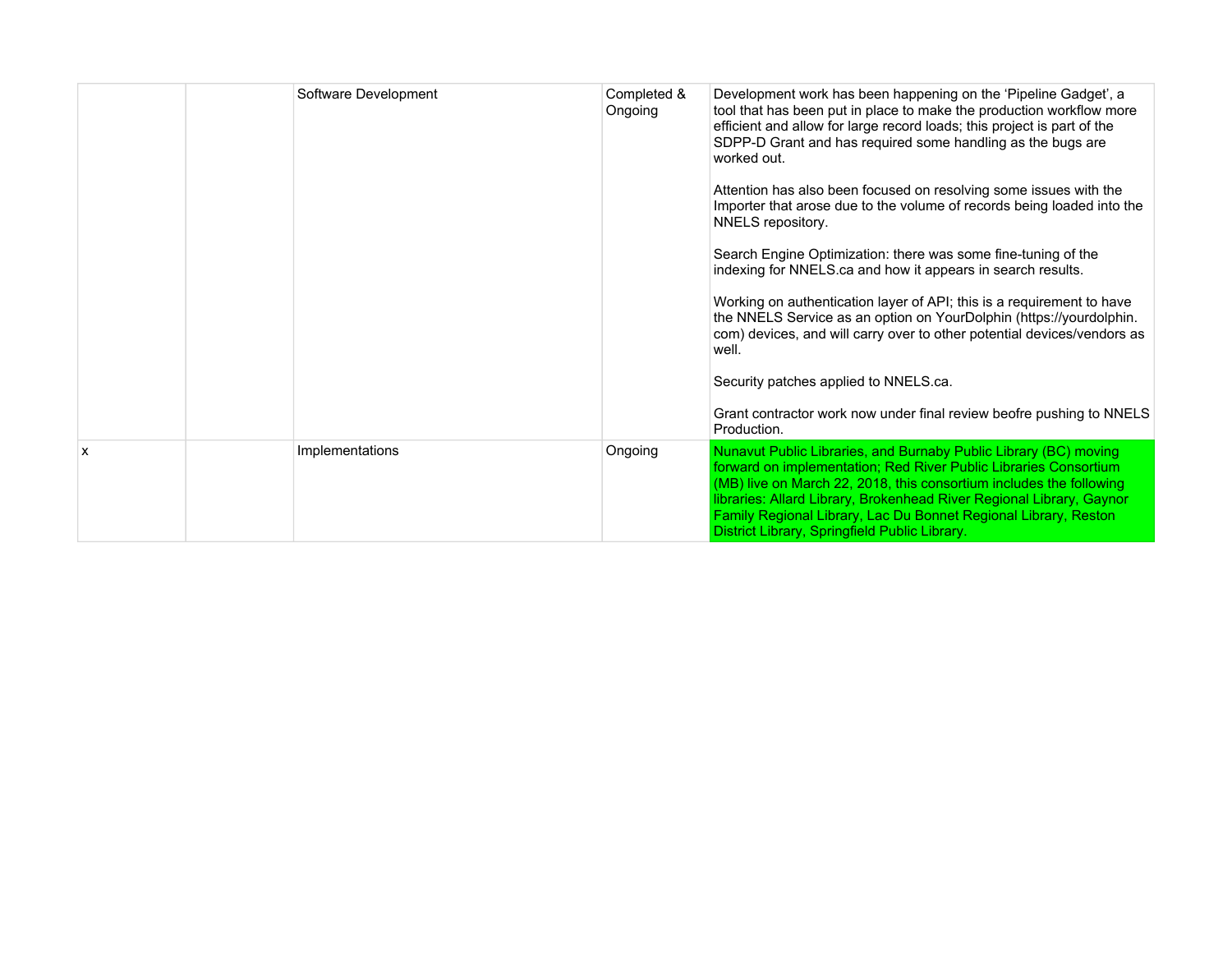|   | <b>Training &amp; Presentations</b> | Completed &<br>Ongoing | Presentation on audiobook recording at Southern Alberta Library<br>Conference.                                                                                                                                                                                                                                                                                                                                                                                                                                                                                                                                                                                                                                                                                                                                                                                                                                                                                         |
|---|-------------------------------------|------------------------|------------------------------------------------------------------------------------------------------------------------------------------------------------------------------------------------------------------------------------------------------------------------------------------------------------------------------------------------------------------------------------------------------------------------------------------------------------------------------------------------------------------------------------------------------------------------------------------------------------------------------------------------------------------------------------------------------------------------------------------------------------------------------------------------------------------------------------------------------------------------------------------------------------------------------------------------------------------------|
|   |                                     |                        | We organized 7 workshops with EPUB accessibility expert Laura<br>Brady of Brady Typesetting. These workshops took place in Victoria,<br>Vancouver, Calgary, Winnipeg, Montreal, Halifax, and Toronto, and a<br>total of 73 publishers, editors, and alternate format producers<br>attended, with about 10 more requesting access to a video recording.<br>Laura Brady also analyzed EPUB files for 21 Canadian publishers,<br>creating comprehensive 3 to 5- page reports for each publisher, full of<br>accessibility and coding suggestions. Our collective goal is for books to<br>be published accessibly so that they do not require further intervention<br>to be read with accessible technology. We are a long way from<br>reaching that goal. There is a lot of pressure on publishers to learn and<br>implement accessibility changes, and they are nervous about the cost<br>and time required to implement everything that's being recommended<br>to them. |
|   |                                     |                        | Finally, we've created 10 recording kits complete with good quality<br>headset-microphones, USB keys, quick instructions, and a bright red<br>shipping case. These kits are in the final stages of assembly and are<br>about to be sent to the first libraries that have expressed interest so<br>far. They can be sent to any library in Canada that wants to record an<br>audio version of a children's picture book.                                                                                                                                                                                                                                                                                                                                                                                                                                                                                                                                                |
|   | Content production                  | Completed &<br>Ongoing | To date, 17,767 EPUB files (we committed to 14,000) and 3,435<br>audiobooks (we committed to 3,000) have been purchased. These files<br>are currently being added to the NNELS repository. With the weight of<br>the Co-op behind us, we were able to get favourable pricing from<br>vendors, and work with eBOUND and Demarque to purchase a large<br>amount of Canadian ebooks in both English and French.<br>We also commissioned 30 narrated audiobooks, some of which were                                                                                                                                                                                                                                                                                                                                                                                                                                                                                        |
|   |                                     |                        | requested by AEBC and CFB members, and 15 print-braille children's<br>books are being produced by the team at the Vision Impaired<br>Resource Network in Winnipeg.                                                                                                                                                                                                                                                                                                                                                                                                                                                                                                                                                                                                                                                                                                                                                                                                     |
|   | Content coordination                | Completed &<br>Ongoing | 6 people with visual impairments were hired for the e-text production<br>project. Through email and discussion forums (discuss.nnels.ca), the<br>new production assistants analyzed EPUB files, explored the<br>functionality of reading and editing tools, and learned by working on<br>books of their own choosing, some of which are complete and<br>available in NNELS. Some projects are continuing, thanks to<br>momentum: in particular, a team from the Ontario College of Art and<br>Design is working with one of our now-former production assistants to<br>explore how a university-level physics textbook could be accessible<br>through audio, tactile, and visual modalities.                                                                                                                                                                                                                                                                           |
| х | Operational Call                    | Ongoing                | NNELS 2017 Annual Statistics have been approved and disseminated<br>to the funding jurisdications.                                                                                                                                                                                                                                                                                                                                                                                                                                                                                                                                                                                                                                                                                                                                                                                                                                                                     |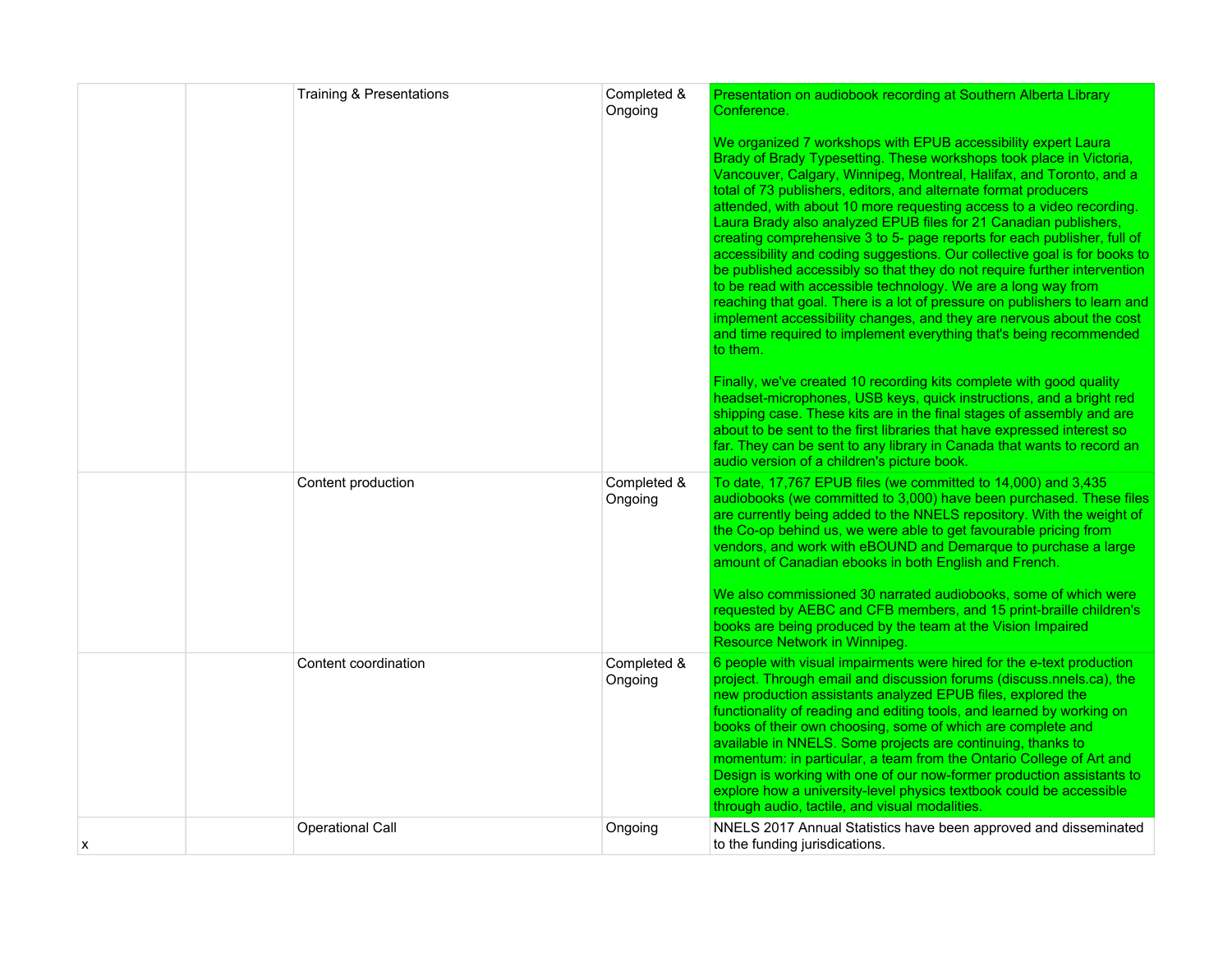| х | Jurisdictions call                                                      | Ongoing   | 2017 NNELS Annual Statistics approved for release to jurisdictions;<br>next meeting April 12, 2018                                                                                                                                                                                                                                                                             |
|---|-------------------------------------------------------------------------|-----------|--------------------------------------------------------------------------------------------------------------------------------------------------------------------------------------------------------------------------------------------------------------------------------------------------------------------------------------------------------------------------------|
| x | Communications                                                          | Ongoing   | Federal Gov't approved first communication on \$1M SDPP-D grant;<br>communication was released on Feb 15, 2018.                                                                                                                                                                                                                                                                |
|   | Regulatory environment                                                  | Ongoing   | A study on the state of Braille in Canada is underway. Mary Ellen<br>Gabias at the Canadian Federation of the Blind has volunteered to<br>lead a team of five writers and one research assistant to propose a<br>sustainable long-term strategy for making braille accessible to all<br>Canadians in print and digital forms.<br>Braille Study underway and now in draft form. |
| X | Software Development                                                    | Ongoing   | Ongoing work in the MARC Export area of NNELS.ca                                                                                                                                                                                                                                                                                                                               |
| x | Operational Call                                                        | Ongoing   | Monthly call of jurisdictional operational representatives                                                                                                                                                                                                                                                                                                                     |
| x | Jurisdictions call                                                      | Ongoing   | Monthly call of jurisdictional representatives (will resume in September)                                                                                                                                                                                                                                                                                                      |
|   | Support                                                                 | Ongoing   | 9x5 Co-op support; 24 x 7 emergency Co-op support                                                                                                                                                                                                                                                                                                                              |
|   | <b>Operations / Systems</b>                                             |           |                                                                                                                                                                                                                                                                                                                                                                                |
| X | <b>Disaster Recovery</b>                                                | Completed | Successfully held 2nd Disaster Recovery Exercise, September 20th.<br>Report written detailing follow up steps.                                                                                                                                                                                                                                                                 |
|   | <b>BCNet</b>                                                            | Ongoing   | Facilitating access to Canada's Optical Research Advanced Network<br>for three members including the Co-op.                                                                                                                                                                                                                                                                    |
|   | Connectivity                                                            | Ongoing   | Met with Ministry regarding next steps to follow up on Public Library<br>Connectivity Report. Next steps are in their hands and including<br>desimination the report, seeking funding to do follow planing and<br>coordination.                                                                                                                                                |
|   | LibCloud                                                                | Ongoing   | Salt Spring Island Public Library pilot of the Co-op's cloud hosting<br>service continues. Researching alternative clients and models for<br>larger offering.                                                                                                                                                                                                                  |
|   | Staged Development and Codified Acceptance<br><b>Testing Procedures</b> | Ongoing   | Continued migration off of puppet and onto ansible for co-op-wide<br>configuration management needs                                                                                                                                                                                                                                                                            |
|   | Staged Development and Codified Acceptance<br><b>Testing Procedures</b> | Ongoing   | Across all Co-op web properties, implementing a fully staged,<br>controlled development process involving cloned development and<br>staging servers, and replicable testing processes to pass before<br>changes are moved into production.                                                                                                                                     |
|   | Security                                                                | Ongoing   | Developed Co-op-wide Threat Model which led to a number of new<br>security initiatives to be undertaken during 2018-19                                                                                                                                                                                                                                                         |
|   | Storage                                                                 | Ongoing   | Initial planning begun to move Co-op's storage off of internally hosted<br>CEPH servers and on to Amazon's provisioned s3 cloud servers. This<br>is a multi-month project that will greatly reduce the complexity of the<br>technological stack at the Co-op and make hiring a bit eaiser in the<br>future.                                                                    |
|   | Support                                                                 | Ongoing   | 9x5 Co-op support; 24 x 7 emergency Co-op support                                                                                                                                                                                                                                                                                                                              |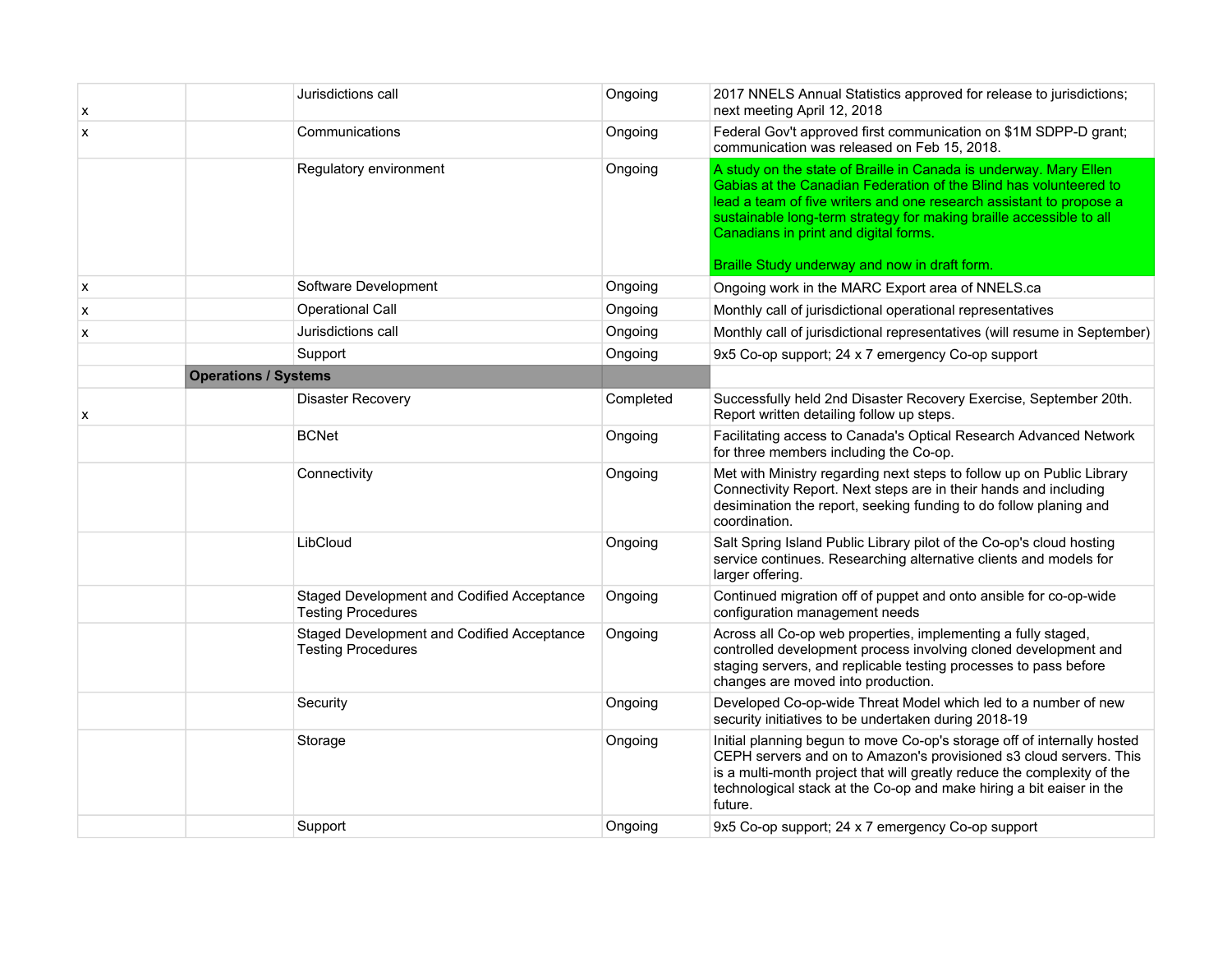|   |                   | Documentation                           | Ongoing                | Extensive documentation efforts ongoing prompted by additional<br>requirements of the Co-op's Privacy & Security Management Plan<br>(PSMP).                                                                                                                                                                                                                                                                                                                                                                                                                              |
|---|-------------------|-----------------------------------------|------------------------|--------------------------------------------------------------------------------------------------------------------------------------------------------------------------------------------------------------------------------------------------------------------------------------------------------------------------------------------------------------------------------------------------------------------------------------------------------------------------------------------------------------------------------------------------------------------------|
|   | Personnel         |                                         |                        |                                                                                                                                                                                                                                                                                                                                                                                                                                                                                                                                                                          |
|   |                   | <b>Personnel Committee</b>              | Ongoing                | New Managing Director, Kevin Millsip started on March 12.<br>Onboarding process underway in coordination with management team<br>and Ben Hyman.                                                                                                                                                                                                                                                                                                                                                                                                                          |
|   |                   | Evaluating existing reporting structure | Ongoing                | We rely on cross-functional task groups to best support diversity of<br>member service offerings, cost-effectively per Strategic Plan; reporting<br>adjustments may be warranted going forward.                                                                                                                                                                                                                                                                                                                                                                          |
| х |                   | UofA SLAIS students                     | Completed &<br>Ongoing | With thanks to funding from AB Municipal Affairs, 2 UofA SLAIS<br>students were hired as NNELS Content Production Assistants                                                                                                                                                                                                                                                                                                                                                                                                                                             |
|   |                   | Management                              | Ongoing                | Monthly meetings; standing and new items                                                                                                                                                                                                                                                                                                                                                                                                                                                                                                                                 |
|   |                   | Service Leads                           | Ongoing                | Bi-Monthly meetings of Co-op Service Leads, as a community of<br>practice. Standing and new items                                                                                                                                                                                                                                                                                                                                                                                                                                                                        |
|   |                   | New Office Space                        | Ongoing                | Moved into new office at Artscape Sun Wah in Chinatown on March<br>22. Follow up work included acquiring and assembling furniture, setting<br>up network and wiring space.                                                                                                                                                                                                                                                                                                                                                                                               |
|   | Sitka & Evergreen |                                         |                        |                                                                                                                                                                                                                                                                                                                                                                                                                                                                                                                                                                          |
|   |                   | Resource Sharing - Interlibrary Connect | Ongoing                | 43 member libraries at over 60 branches continue to participate in<br>Interlibrary Connect (ILC). Whistler, Squamish and Pemberton have<br>been operating their local resource sharing zone (staff-initiated holds<br>only for now) since October 2016 and with Sitka support are exploring<br>offering direct patron holds in this context. Staff are continuingto<br>encourage remaining Sitka public libraries to participate in wider BC<br>ILC zone.                                                                                                                |
|   |                   | Sitka Community calls                   | Ongoing                | The next Sitka Business Function Group call is scheduled for May 1,<br>2018 and will focus on the the upgrade to version 3.1                                                                                                                                                                                                                                                                                                                                                                                                                                             |
|   |                   | Upgrades                                | Ongoing                | Upgrade to Evergreen version 3.1 will take place over the Victoria Day<br>long weekend in May. This will be a significant upgrade, with the move<br>from the current staff client to a web-based client. Sitka staff have been<br>extensively testing the software, along with a few libraries that have<br>volunteered to pilot the web client in the lead-up to the upgrade. The<br>web client will only be supported on Chrome. Support Staff have<br>prepared an upgrade page on the co-op website with the latest<br>information, updated documentation and videos. |
|   |                   | Acquisitions                            | Ongoing                | Call for interest for libraries interested in adding Acquisitions for 2018<br>was issued in June. Kimberley added Acquistions in January 2018.<br>Next call for interest will be in June 2018 for Jan/April 2019 intakes.                                                                                                                                                                                                                                                                                                                                                |
|   |                   | Bibliographic record de-duplication     | Completed &<br>Ongoing | Staff are continuing with the de-duplication project that began in Spring<br>2016. To date, over 85,000 records were merged across Adult Fiction,<br>Adult Non-Fiction, Large Print, Children's Fiction and Video collections.<br>Staff will continue to run de-duplication scripts on a regular basis.                                                                                                                                                                                                                                                                  |